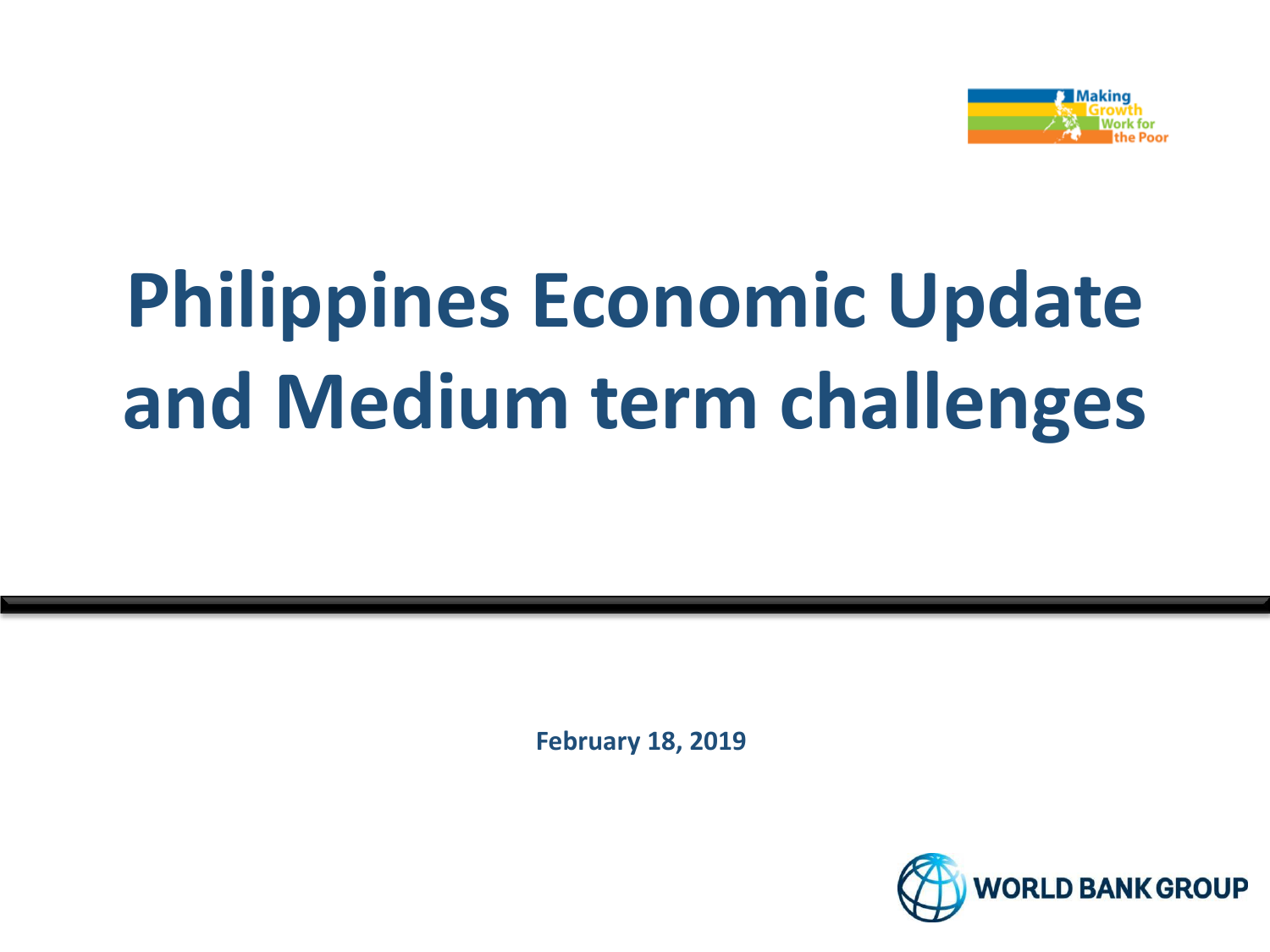### **Key Messages**

- Increased global uncertainties and high inflation have impacted growth performance in 2018.
- The economic growth prospect remains positive but uncertainties have increased.
- In the long term, the Philippines needs to accelerate capital accumulation and sustain high productivity growth to boost inclusive growth.

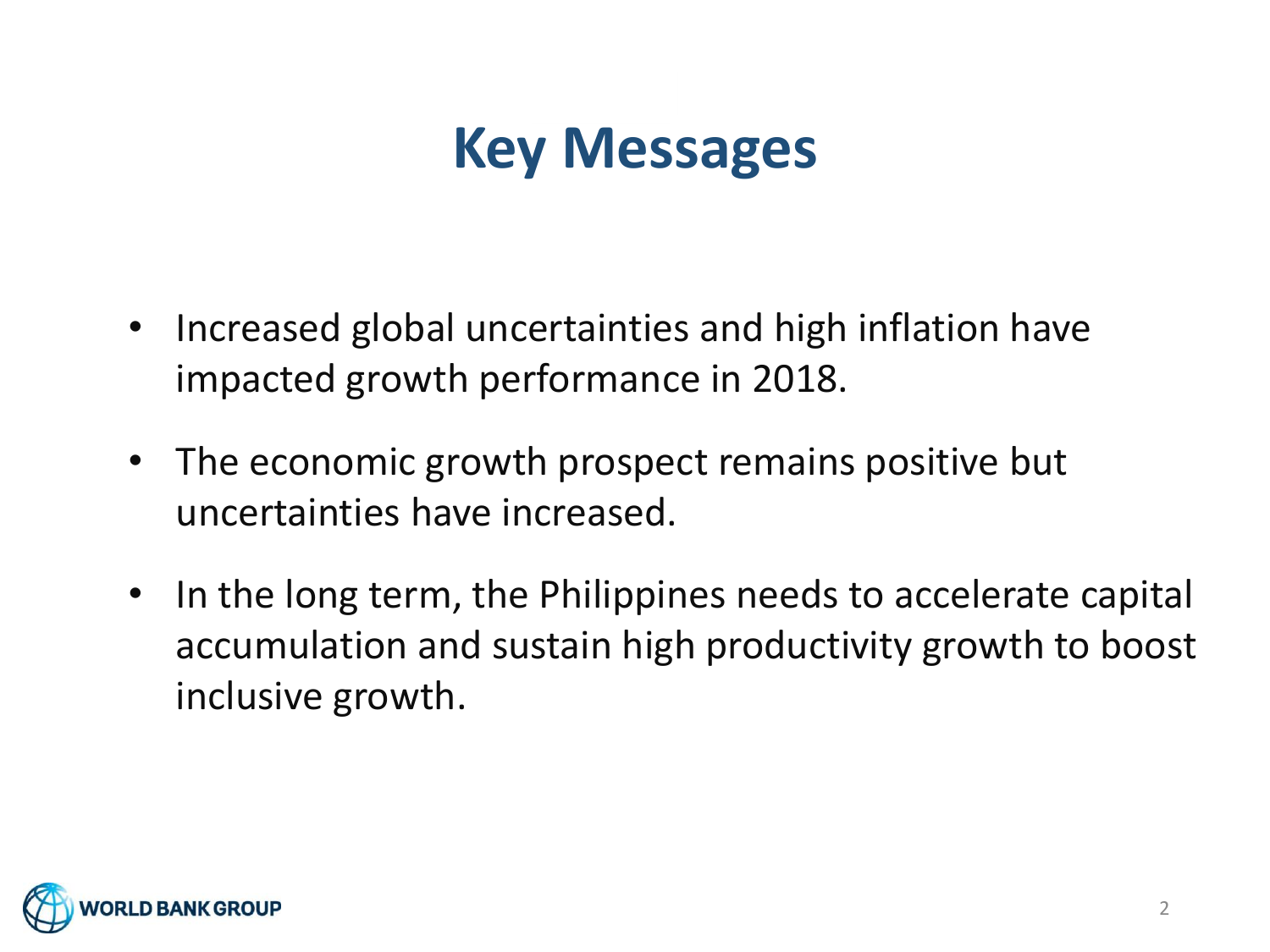## **Recent development**

*Increased global uncertainties and high inflation have impacted growth performance in 2018.*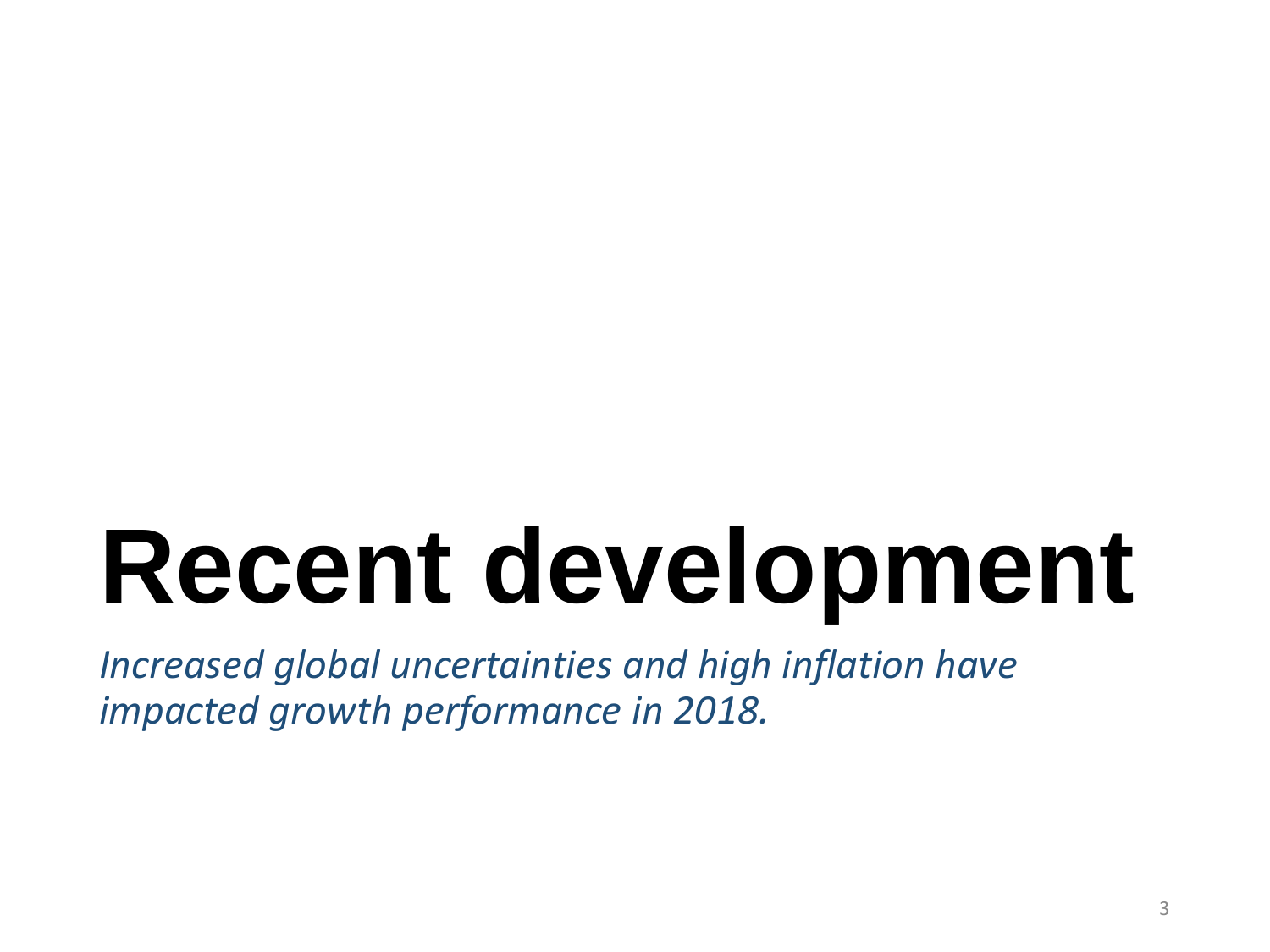#### **Economic growth moderated but remains strong, driven by robust investment growth**



#### **ORLD BANK GROUP**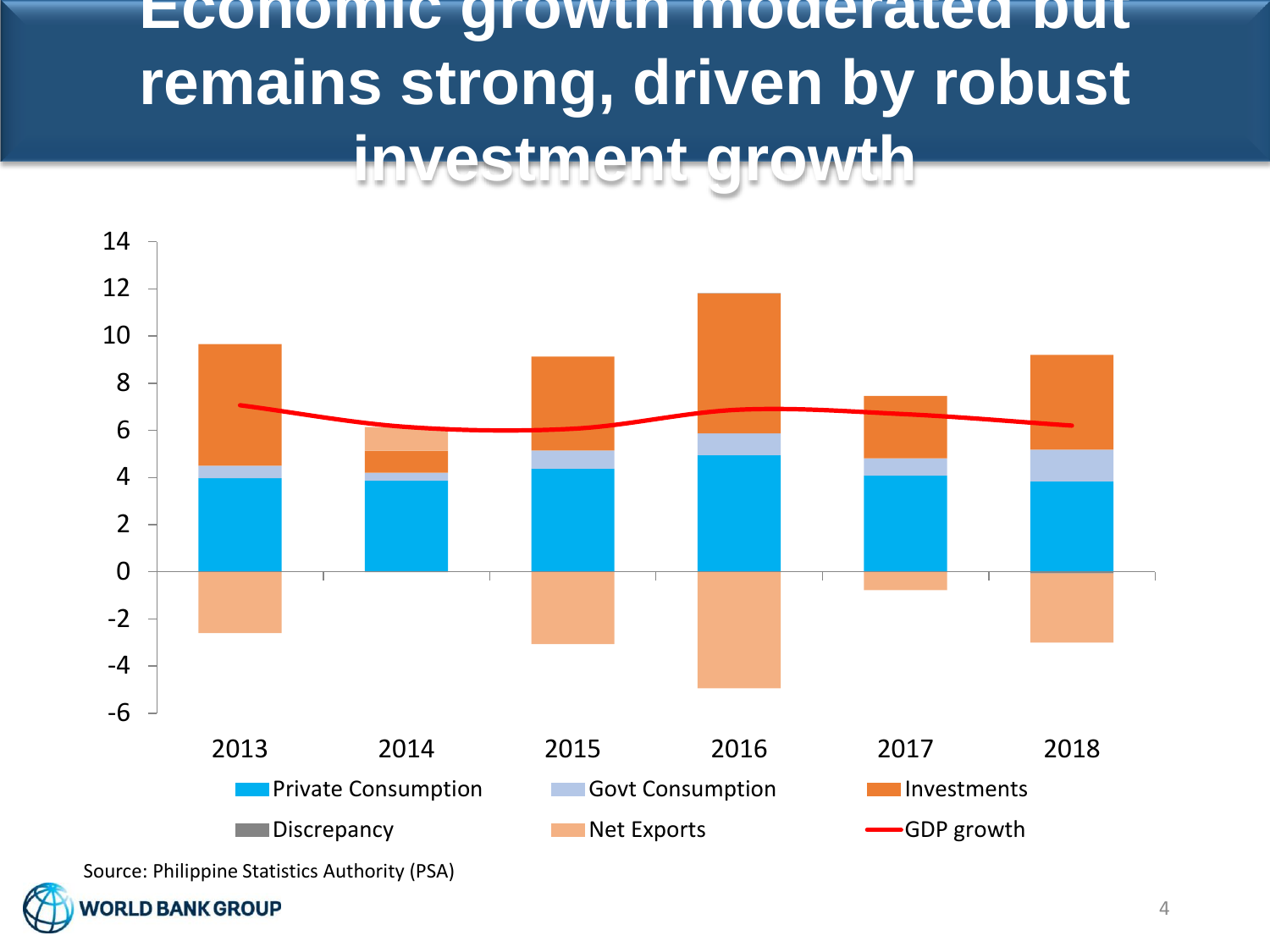**Durable equipment and construction drove fixed capital formation while national government ramped up infrastructure spending.**



Fixed Capital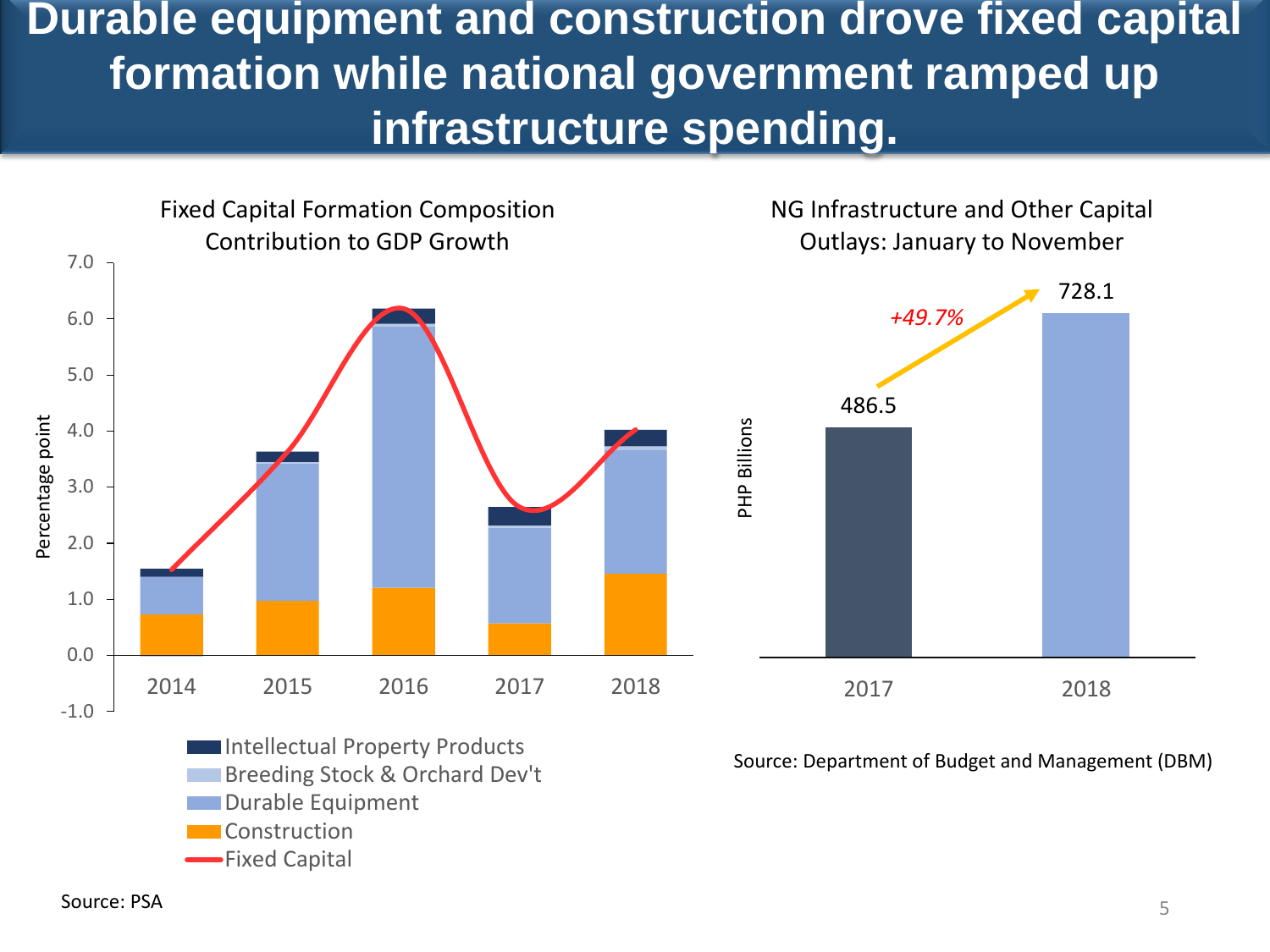#### **Import growth remained strong while export growth softened.**



**RLD BANK GROUP**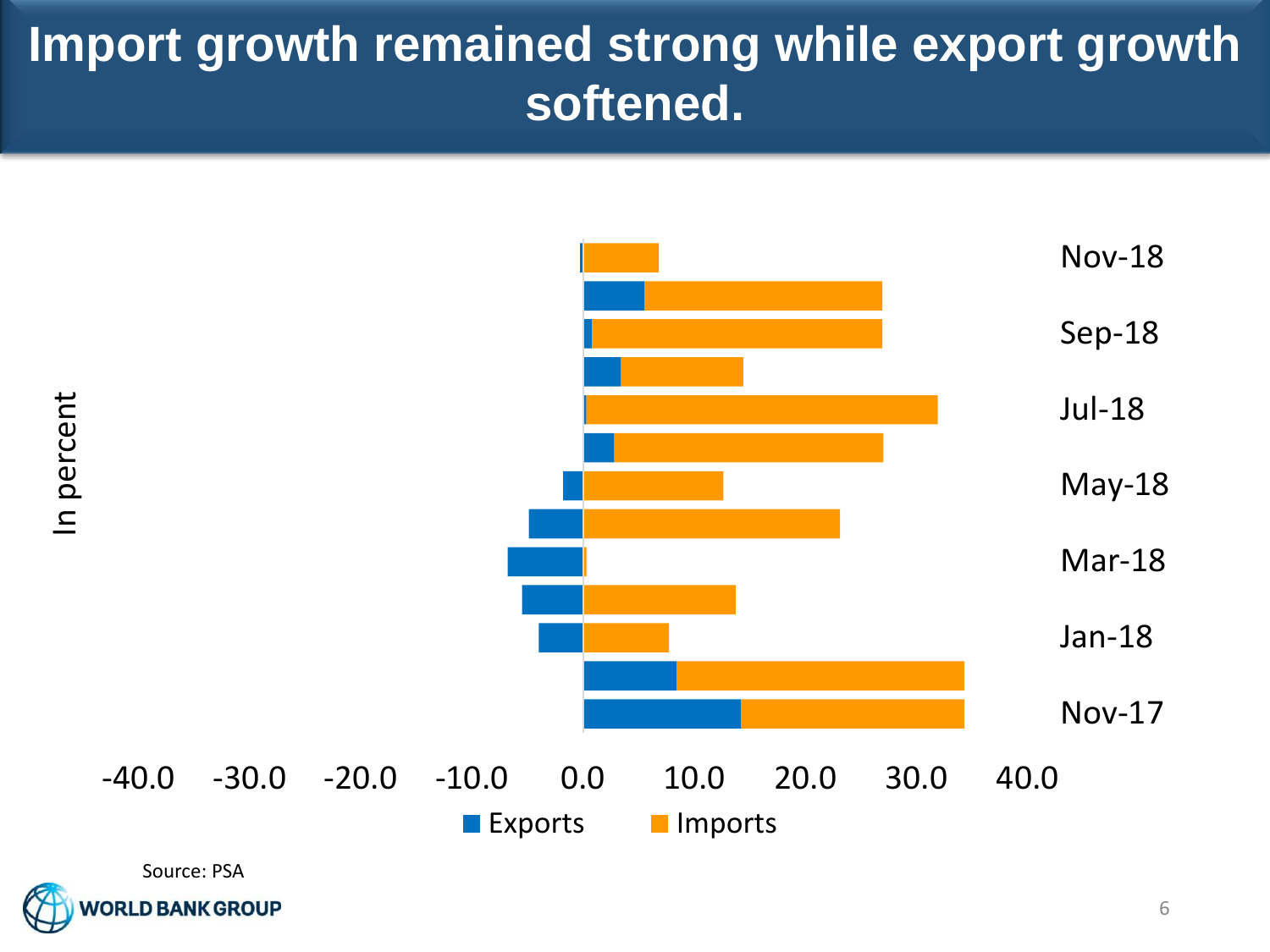### **Current account balance deteriorated sharply in the first three quarters of 2018.**



Source: Bangko Sentral ng Pilipinas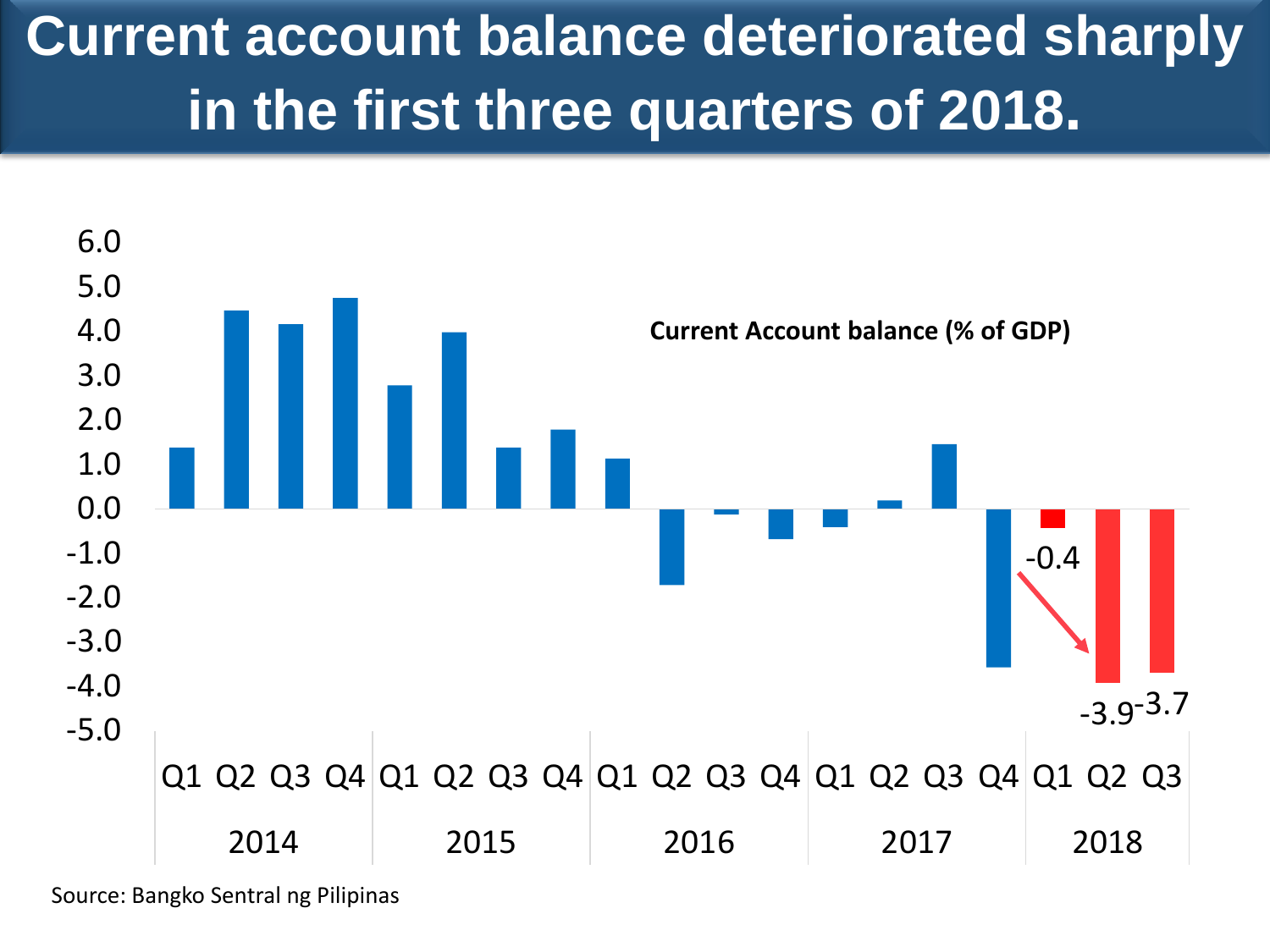#### **Inflation increased rapidly and peaked on the third quarter of 2018.**



**RLD BANK GROUP**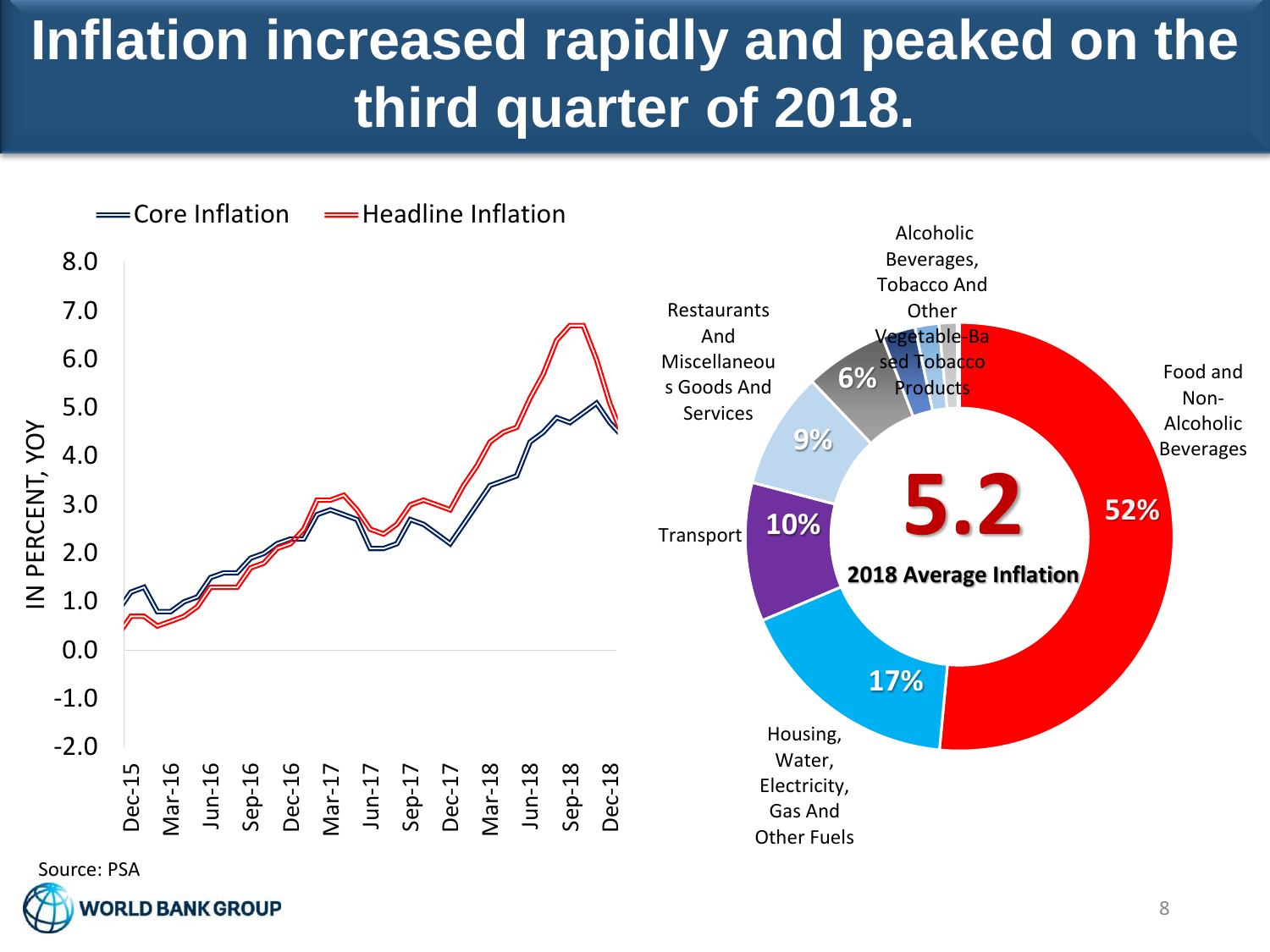## **Fiscal policy remained expansionary supported by strong revenue growth.**



Source: DBM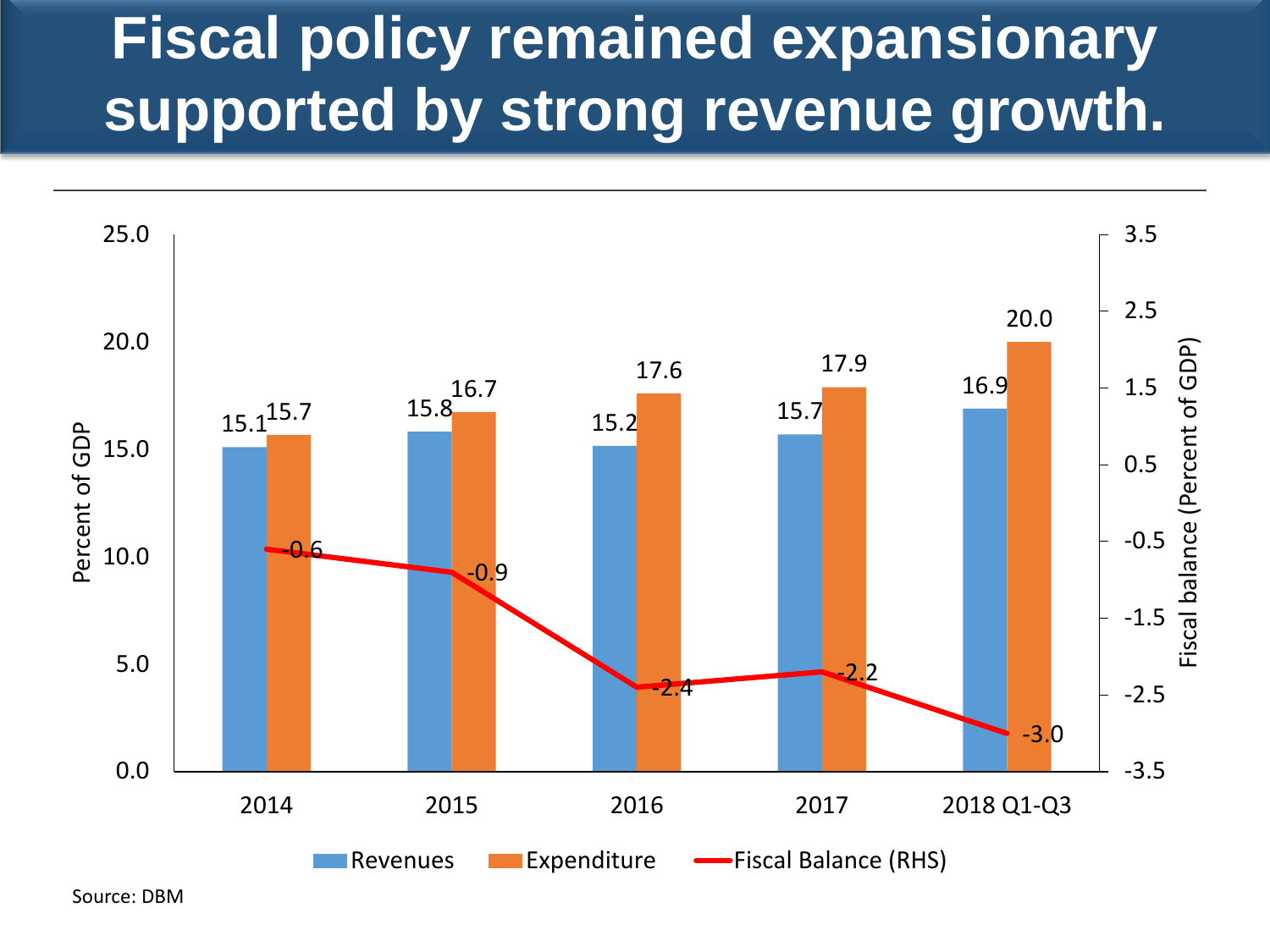## **Growth outlook and risks**

*The economic growth prospect remains positive but uncertainties have increased.*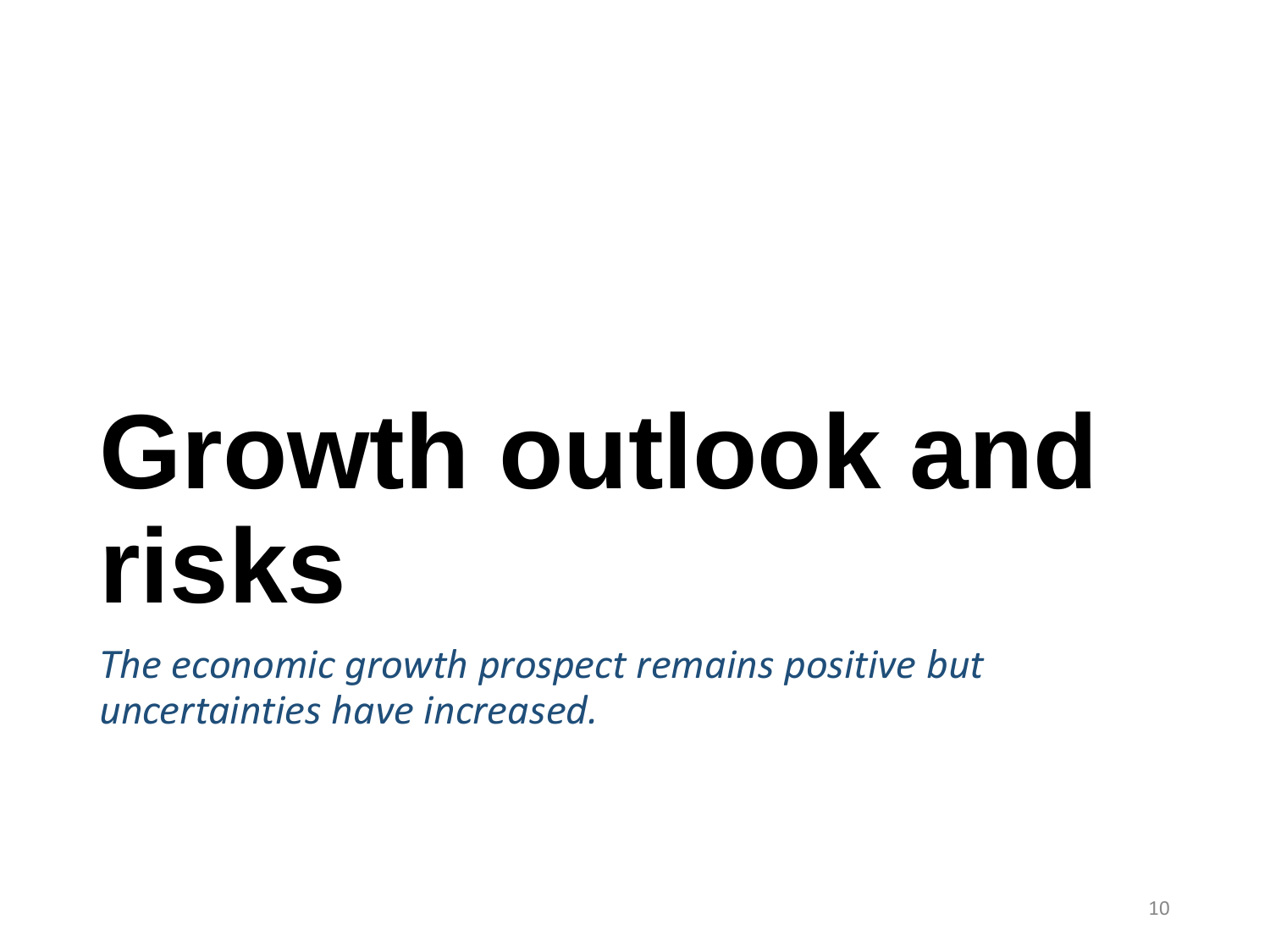## **Global growth is moderating.**



Source: World Bank, Global Economic Prospect January 2019

**VORLD BANK GROUP**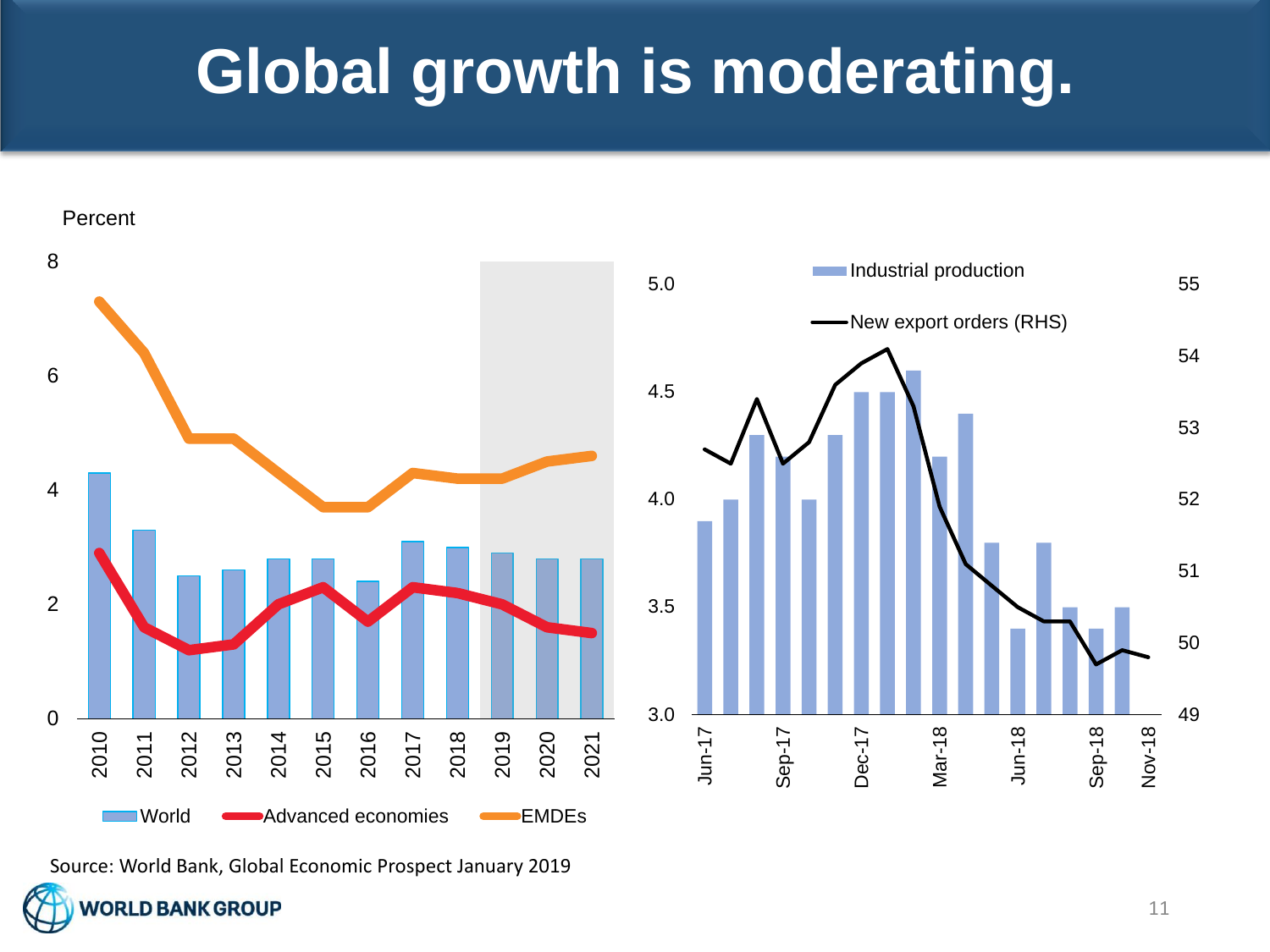#### **Philippine growth outlook (as of December 21, 2018)**

**Actual and Forecast Growth (in percentage)**



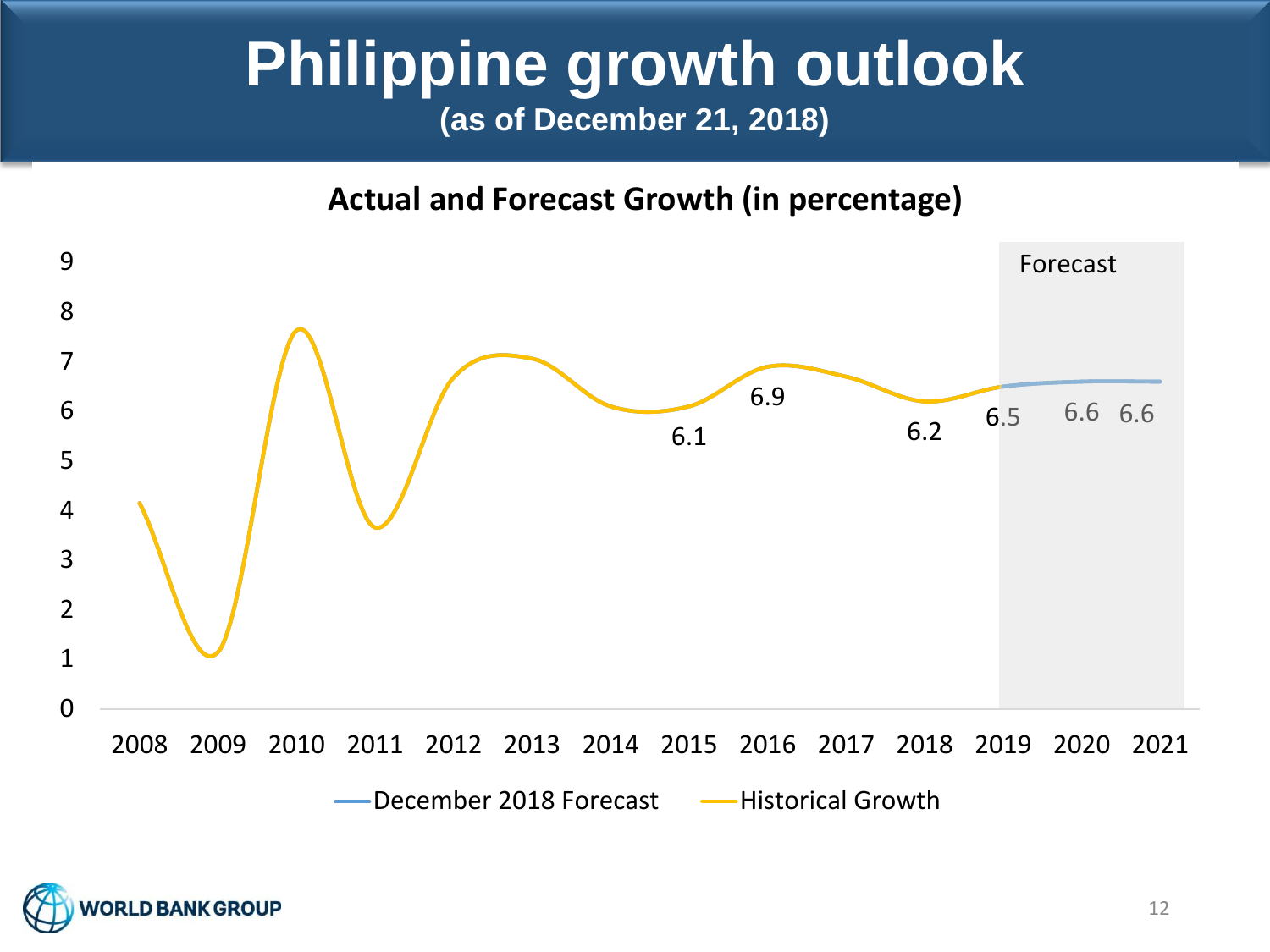# **Medium to long term challenges**

*The Philippines needs to accelerate capital accumulation and sustain high productivity growth to boost inclusive growth.*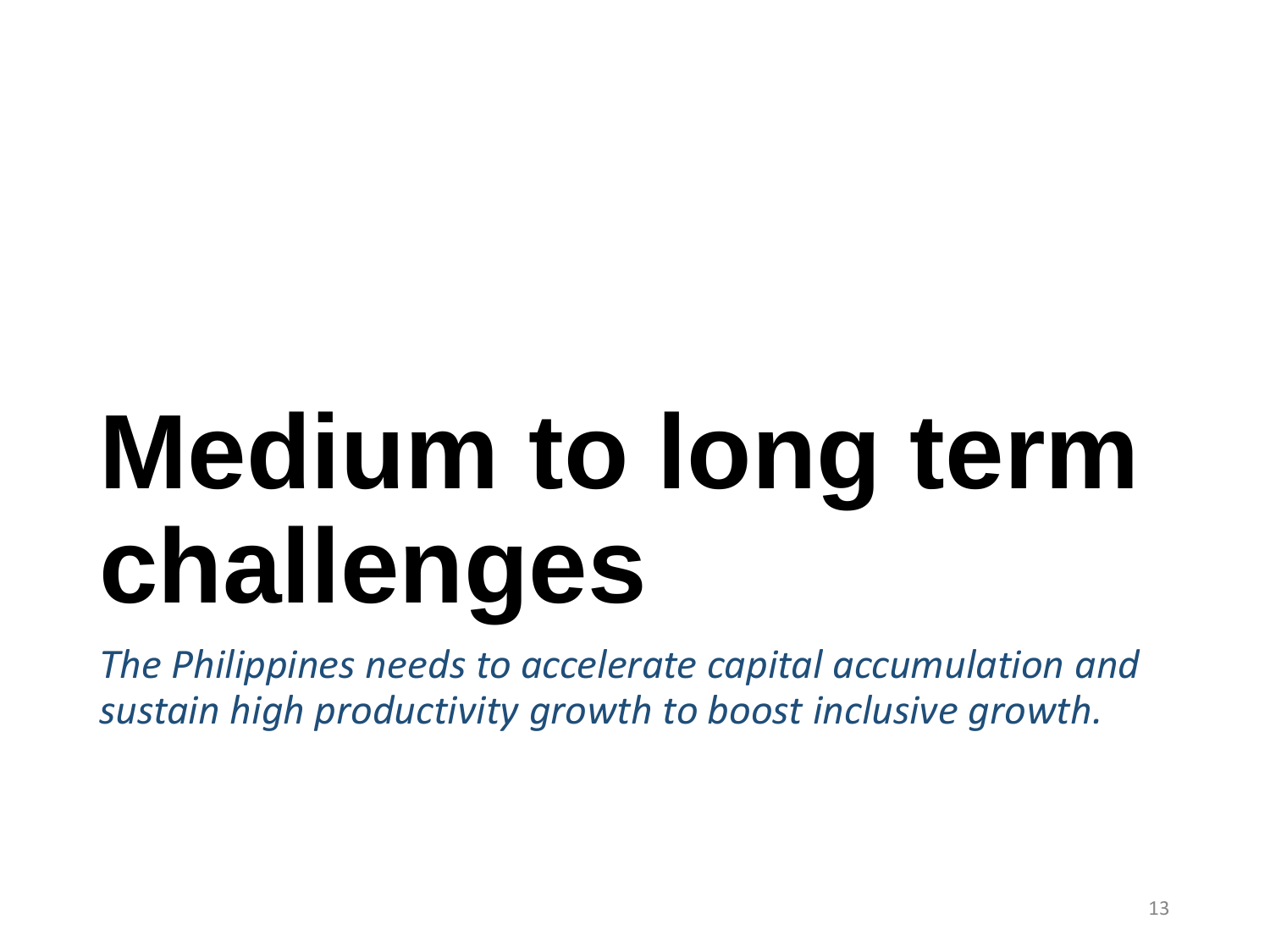## *Ambisyon Natin* **2040 goals**

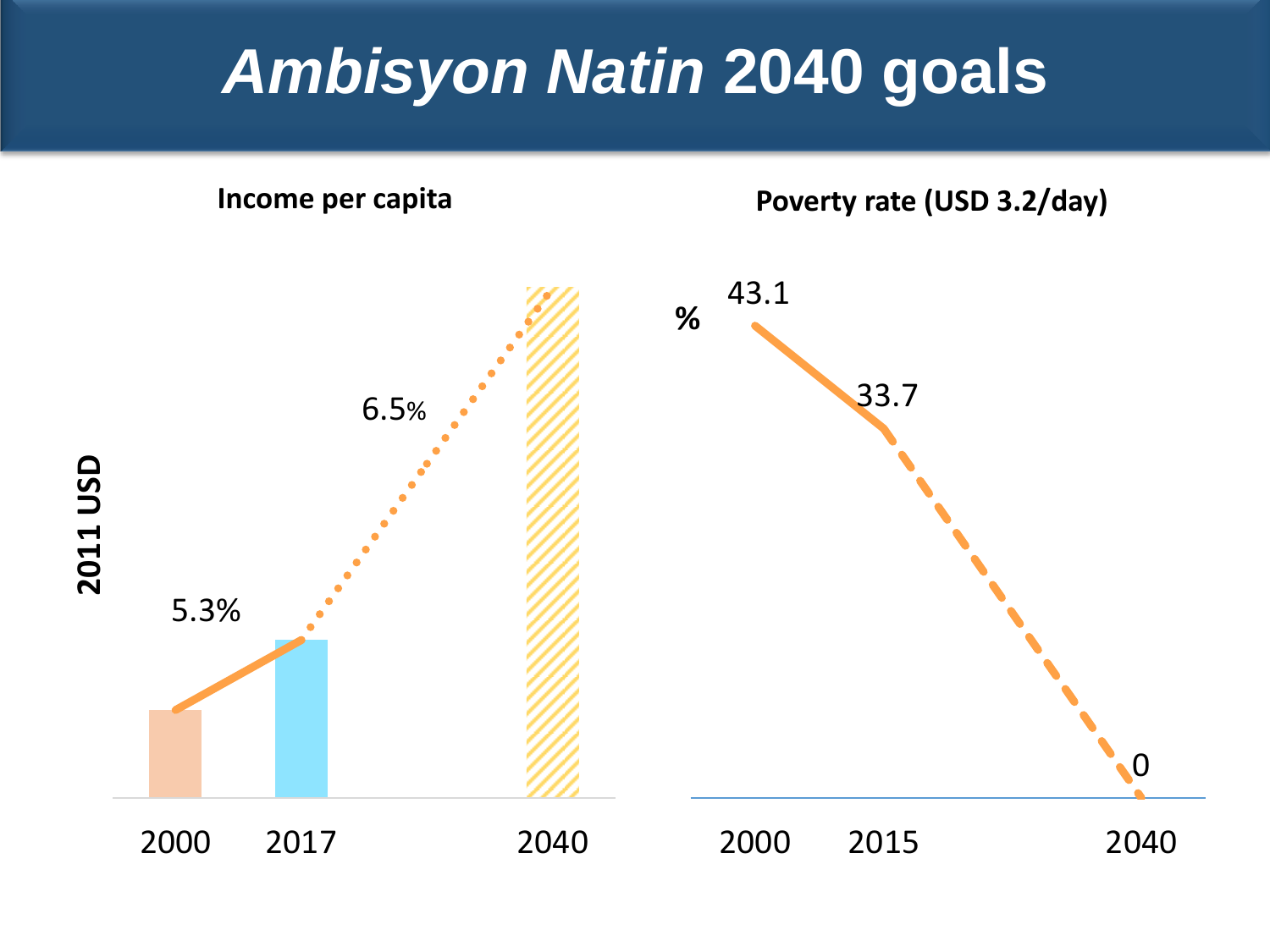#### **To achieve the goals, the Philippines needs to accelerate capital investment…**

**Gross capital formation (1998-2016)**

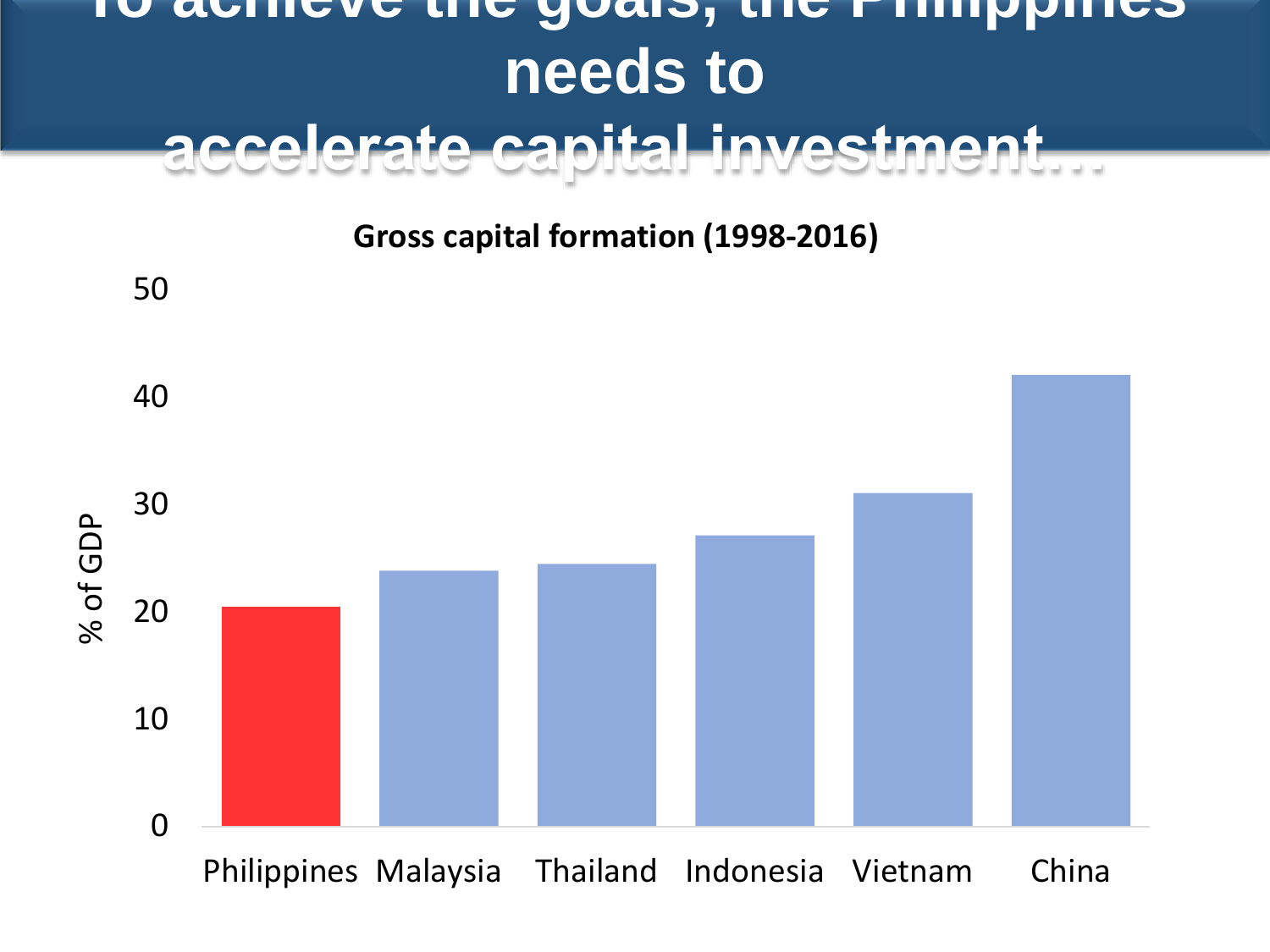## **and sustain high total factor productivity growth.**

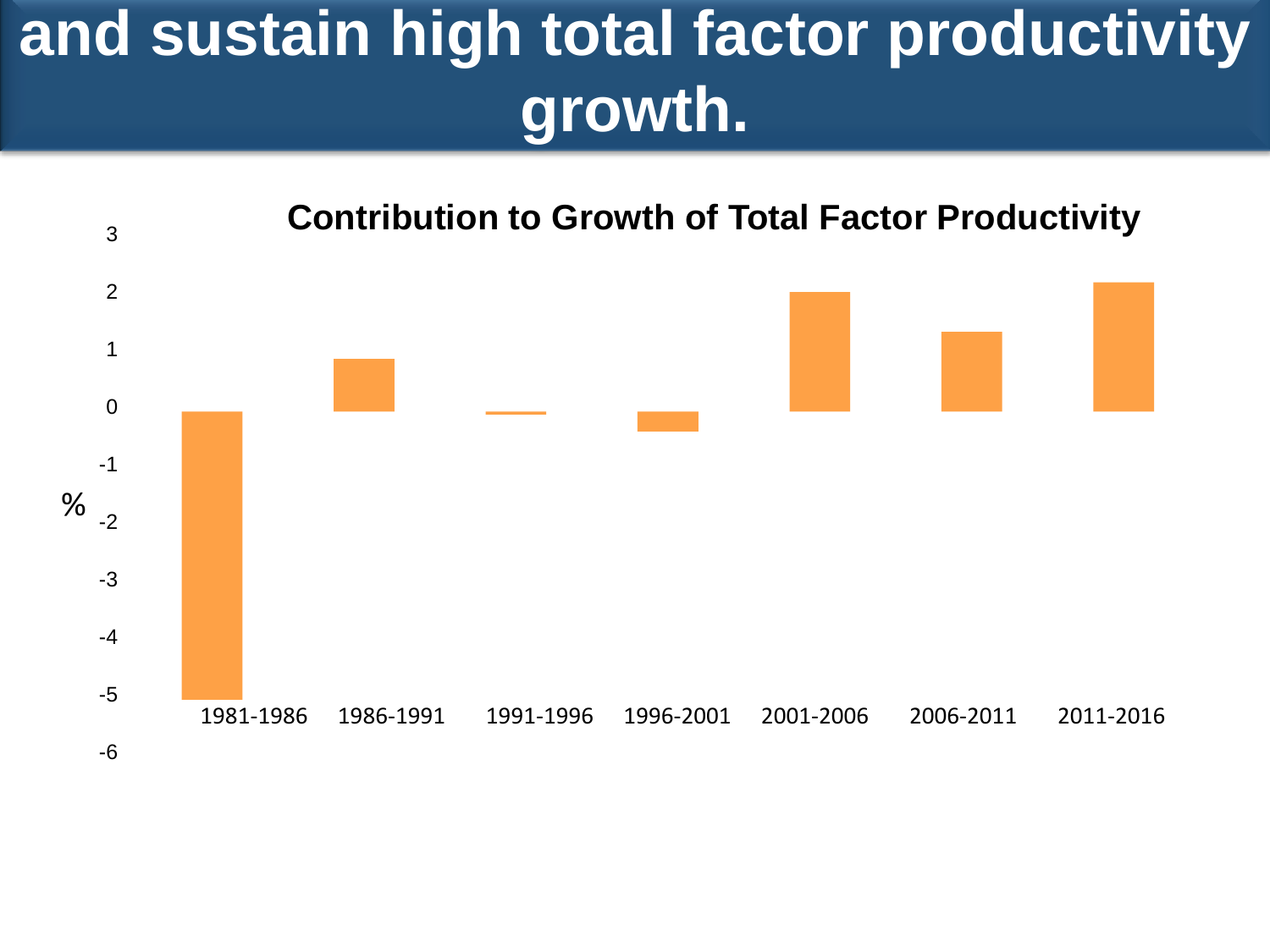## **Through improving market competition…**

**(7 = market less dominated)**

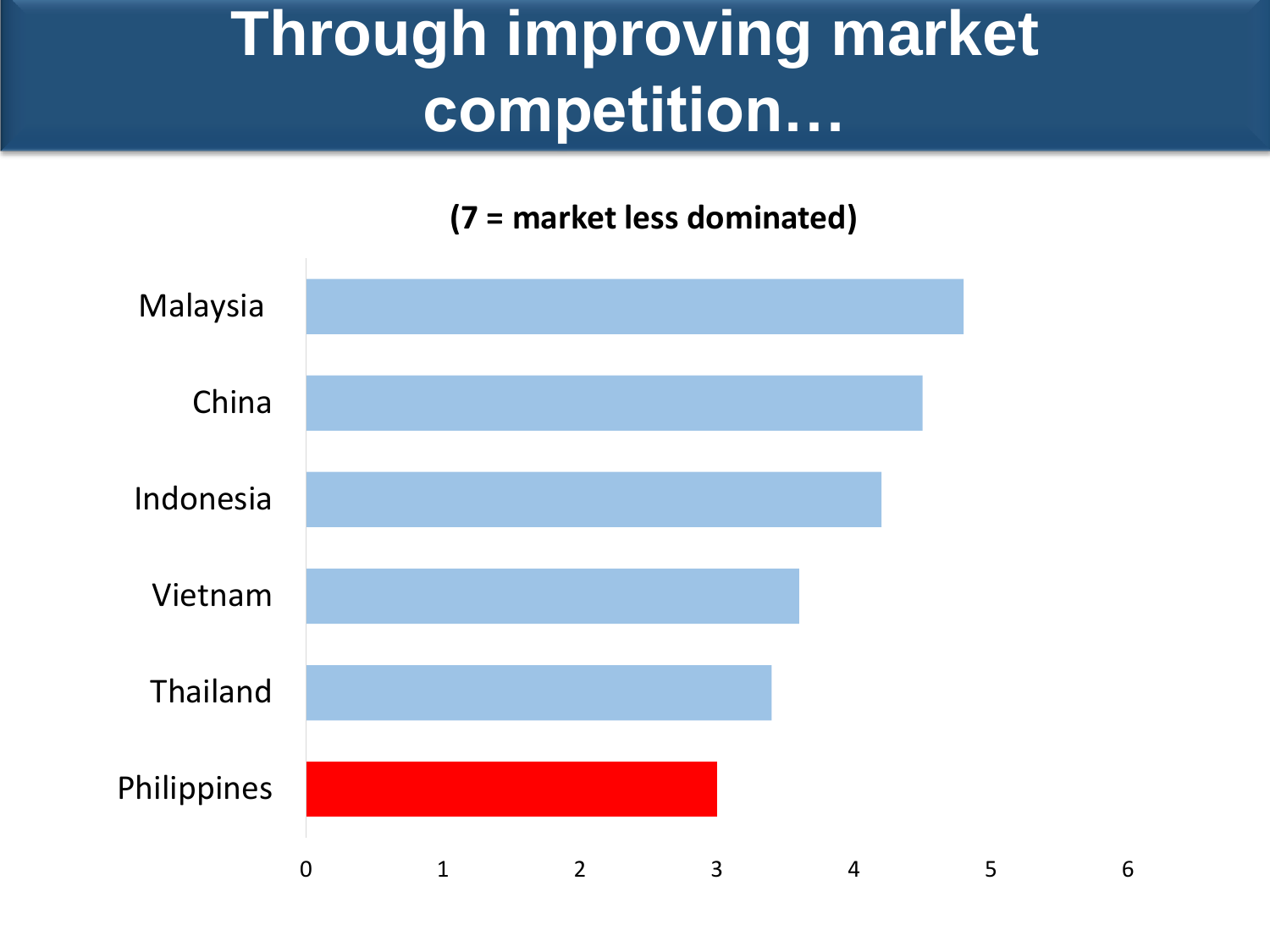## **Increasing foreign trade …**



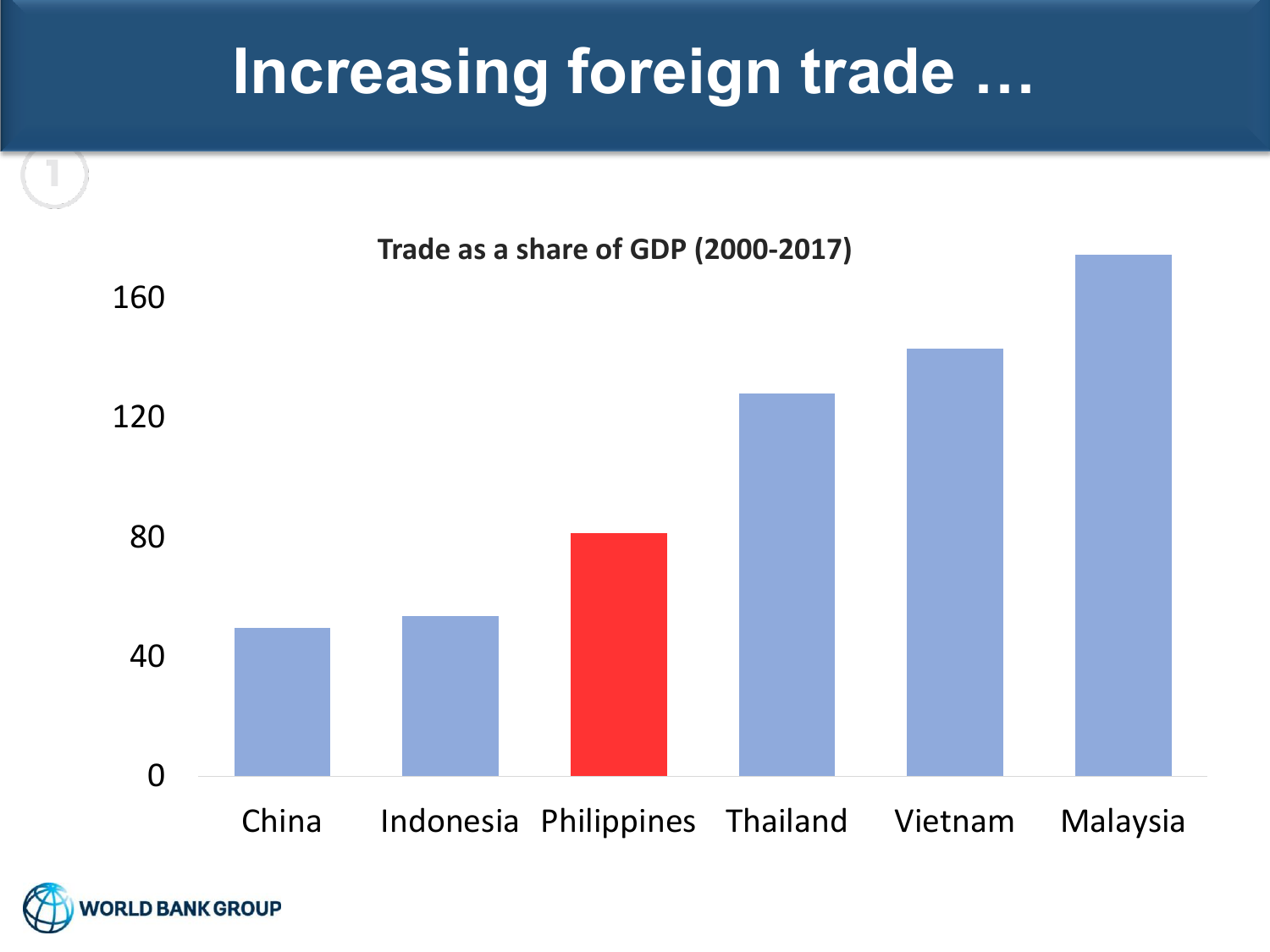## **… increasing FDI to boost knowledge spillover**

**Net FDI inflow: Philippines vs. Regional peers (% of GDP)**

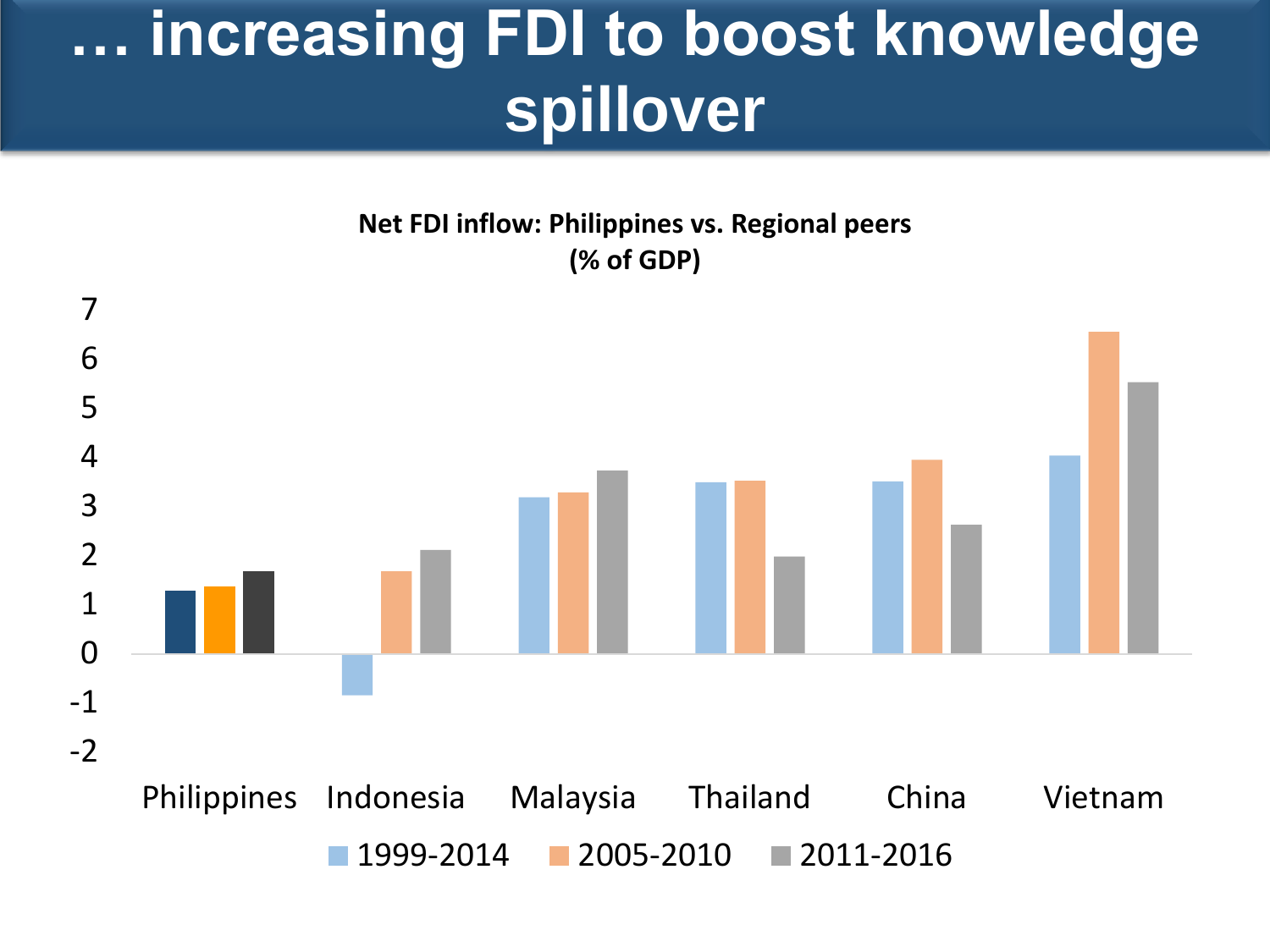## **… and reducing labor market rigidities**